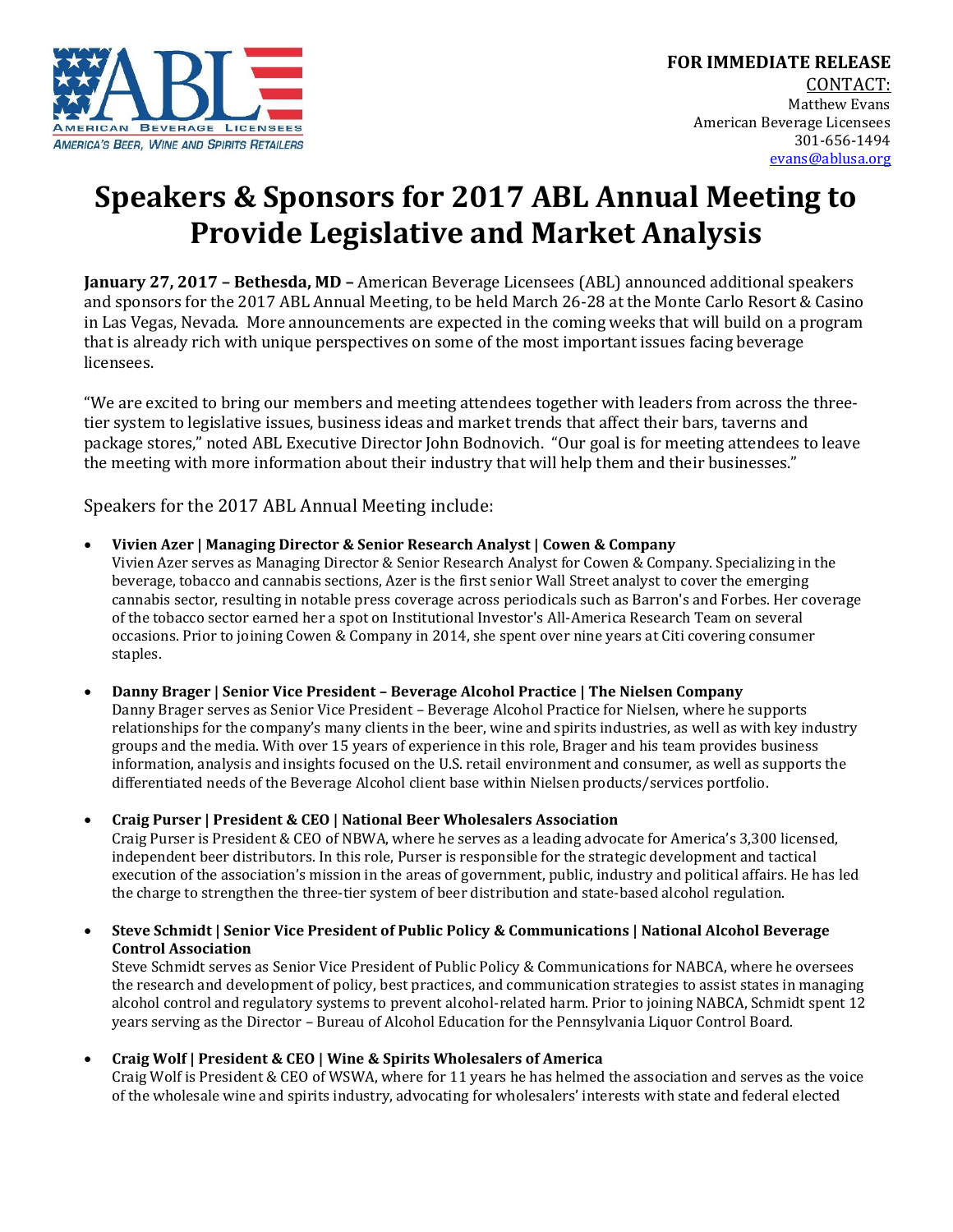officials, the media, regulators and the law enforcement community. He is also responsible for managing the dayto-day operations of the association, whose 375 member companies in 50 states and the District of Columbia distribute more than 80 percent of all wines and spirits sold at wholesale in the United States.

ABL is also excited to announce hospitality sponsors for the 2017 Annual Meeting. These companies and organizations include:

## **Brown-Forman**

Founded in 1870 by George Garvin Brown, Brown-Forman is one of the largest American-owned spirits and wine companies and among the top 10 largest global spirits companies, to sells its brands in countries around the world. With more than 25 brands in its portfolio of wine and spirits, including such recognizable labels as Jack Daniels, Woodford Reserve, Herradura, Finlandia, Korbel and Sonoma-Cutrer, Brown-Forman employs more than 4,600 people worldwide with 1,300 located in Louisville, Kentucky.

## **MillerCoors**

MillerCoors, the second-largest beer company in the U.S., is responsible for nearly 30% of beer sales in the country annually. A wholly owned subsidiary of Molson Coors, MillerCoors produces Miller Lite, Miller High Life, Miller Genuine Draft, Coors, Coors Light, Molson Canadian, Leinenkugel's, Crispin Hard Cider Company, Saint Archer Brewing Company, Hop Valley Brewing Company, Hamms and Blue Moon.

### **National Association of Beverage Importers**

Representing the interests of beer, wine and spirits importers at the state and federal levels, NABI is a national trade association whose mission is to help its importer members operate their businesses more efficiently and profitably by providing timely information, aggressive representation, and thoughtful advice on technical and political matters. NABI works on matters such as excise taxes; warning labels; responsible consumption policy and other health and safety issues; and in gaining access to foreign markets.

## **The Presidents' Forum of the Distilled Spirits Industry**

The Presidents' Forum is a group of leading companies with common interests in manufacturing, importing, and marketing distilled spirits products in the United States and around the world. The member companies represent about 55% of all distilled spirits sales in the United States. The Presidents' Forum brings its member companies together to share collective experiences and capabilities to address common issues; provides self-policing guidelines for appropriate and responsible advertising and promotion of spirits products; and works and coordinates with other beverage alcohol trade associations to ensure our perspective is heard across the industry.

ABL will also honor Tito Beveridge, Founder & Owner of Tito's Handmade Vodka, as the 2017 ABL Top Shelf Award honoree. The ABL Top Shelf Award, the highest honor presented by America's beer, wine and spirits retailers, recognizes those who have demonstrated professional excellence in the beverage alcohol industry and have had a positive influence in their community. The award will be presented at the ABL Honors Gala on March 27.

Registration for the annual meeting is currently available [online](http://www.cvent.com/events/2017-abl-annual-meeting/event-summary-6393bef2f807404cb4b6ac9cf96a21c0.aspx) for *\$299,* and includes access to all ABL events and a *complimentary 2-Day Expo Hall pass to the Nightclub & Bar Trade Show 2017*. This pass will provide attendees with access to the expo hall on Tuesday and Wednesday, March 28-29, which will feature over 600 exhibitors presenting spirits, beer, wine and numerous other products for beverage businesses.

[Click here](http://www.cvent.com/events/2017-abl-annual-meeting/agenda-6393bef2f807404cb4b6ac9cf96a21c0.aspx) to view 2017 ABL Annual Meeting schedule of events. For more information on ABL or the annual meeting, please visit [www.ablusa.org.](http://www.ablusa.org/)